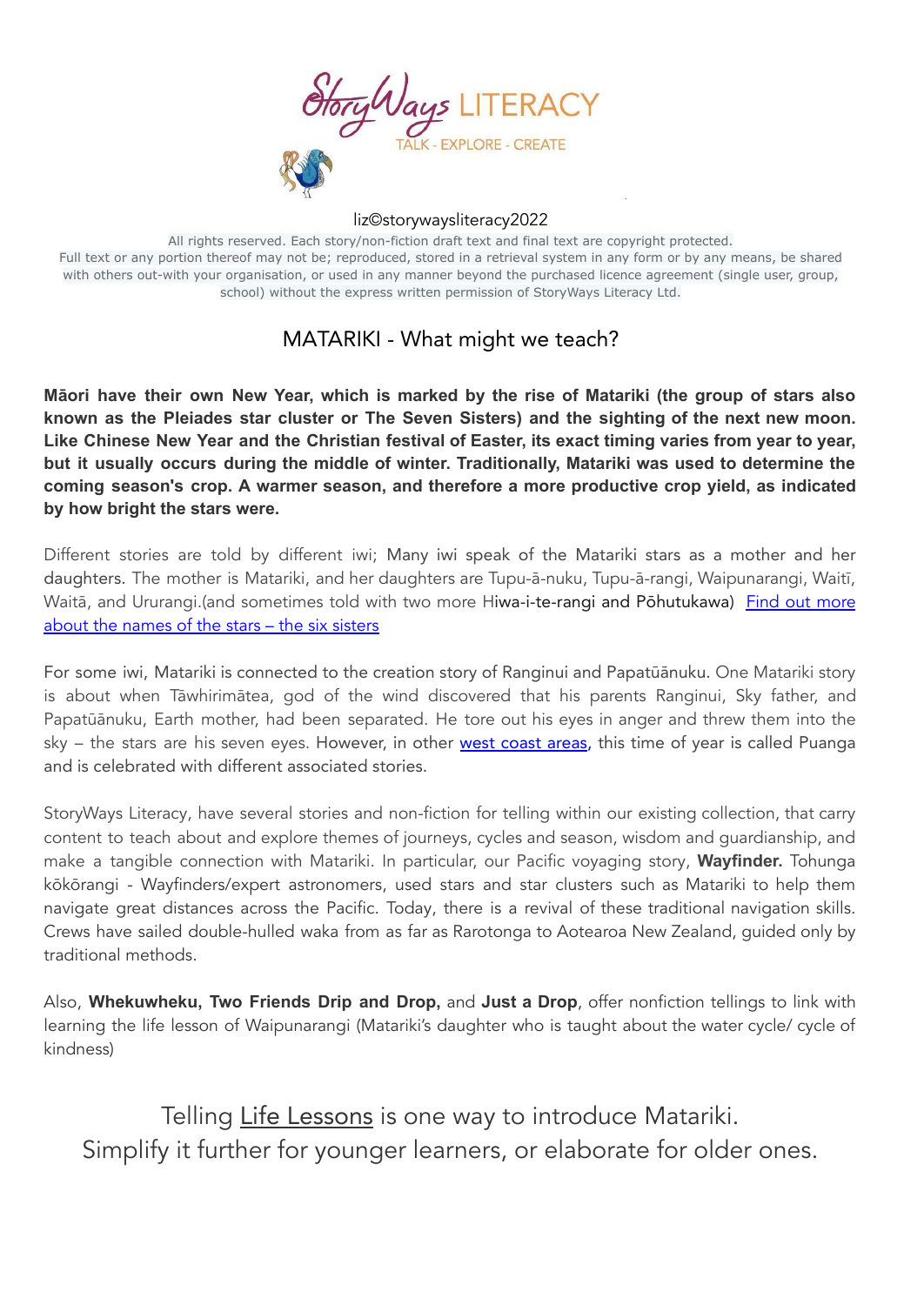

All rights reserved. Each story/non-fiction draft text and final text are copyright protected. Full text or any portion thereof may not be; reproduced, stored in a retrieval system in any form or by any means, be shared with others out-with your organisation, or used in any manner beyond the purchased licence agreement (single user, group, school) without the express written permission of StoryWays Literacy Ltd.

## Life Lessons

Once upon a time, there was a mother with six daughters. She wanted nothing more than for her daughters to grow up wise and good. Each year she took them on the long journey to visit their grandmother. "Come along," she would command, "this is the time of year when your grandmother needs lots of help."

To begin with, the daughters were reluctant. "must we make the same journey every year?" complained one. "Same place, same time, same things to do,"agreed another. But their mother would pull them along. "There are too many of you, I can't teach you everything in life. Your Grandmother taught me, and now she teaches you. Every year you learn new things that will help you to look after yourself, and each other, and our precious place where we live.

During the time they spend with their Grandmother each is taught a different but equally important lesson.

One learns to plant and grow. Soon, she can grow food and knows which plants make medicine. Her wisdom is to make sure there is enough for everyone. This is the lesson she gifts forward to others.

Another learns to sing. Her voice becomes sweet and melodious. She sings to the great forests, the birds and lizards. Her wisdom is to fill the world with the joy of song and to nurture life in the forest. This is the lesson she gifts forward to others.

A third daughter is taken to the waters of the sea, and rivers, and lakes. Her grandmother teaches her to watch carefully as the water falls from the sky, flows and freshens the land, quenches their thirst, and returns to the sky. Her wisdom is that in the same way if she shares kindness it too will be returned to her. This is the lesson she gifts forward to others.

Two more daughters are twins. They learn that even our smallest creatures work together. They see how bees pollinate the flowers so that plants can grow. Their wisdom is to support each other and to work together. This is the lesson she gifts forward to others.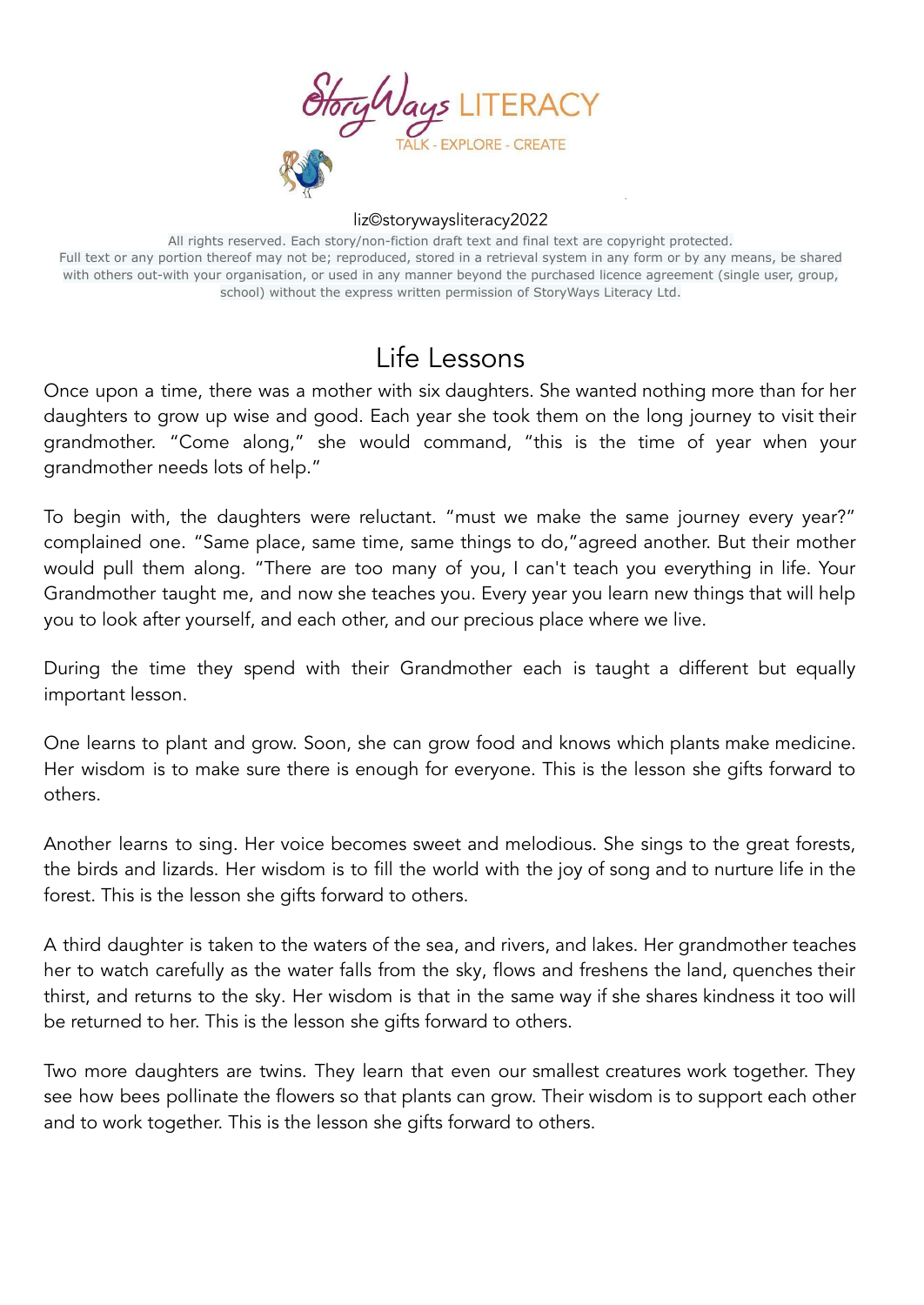

All rights reserved. Each story/non-fiction draft text and final text are copyright protected. Full text or any portion thereof may not be; reproduced, stored in a retrieval system in any form or by any means, be shared with others out-with your organisation, or used in any manner beyond the purchased licence agreement (single user, group, school) without the express written permission of StoryWays Literacy Ltd.

The last daughter is always rushing around and excited. How is the Grandmother to teach this one? She rushes to be first for supper and then first to sit on her Grandmother's lap! But, in this warm embrace, Grandmother tells her a story, a life lessons story, so that she too has the wisdom of her sisters. These are the stories she gifts forward to others.

The daughters return home with their mother, taking with them the life lessons. "Will we return again next year," they ask. "For sure," replies their mother.

By the coming of the next winter, there were two new sisters. There Grandmother's life had been long and bright but she could not live forever. And so she taught these two new daughters her last life lessons. To one she explained death, and how to remember her. To the other, she taught how to wish upon the stars, that all their dreams and desires may come true.

This is the wisdom and these are the lessons the sisters' gift forward to us.

# Life Lessons

### (This version is told with the maori names, and with suggestions for using more te reo words/phrases as first suggestions.)

Once upon a time, there was a mother with six daughters. Matariki was her name. She wanted nothing more than for her daughters to grow up wise and good. Each year she took them on the long journey to visit Papatūānuku. "Come along," she would command, "this is the time of year when our whānau needs lots of help."

To begin with, the daughters were reluctant. "must we make the same journey every year?" complained one. "Same place, same time, same things to do," agreed another. But their mother would pull them along. "There are too many of you, I can't teach you everything in life. Papatūānuku taught me, and now she teaches you. Every year you learn new things that will help you to look after yourself, and each other, and our precious place where we live.

During the time they spend with Papatūānuku each is taught a different but equally important lesson.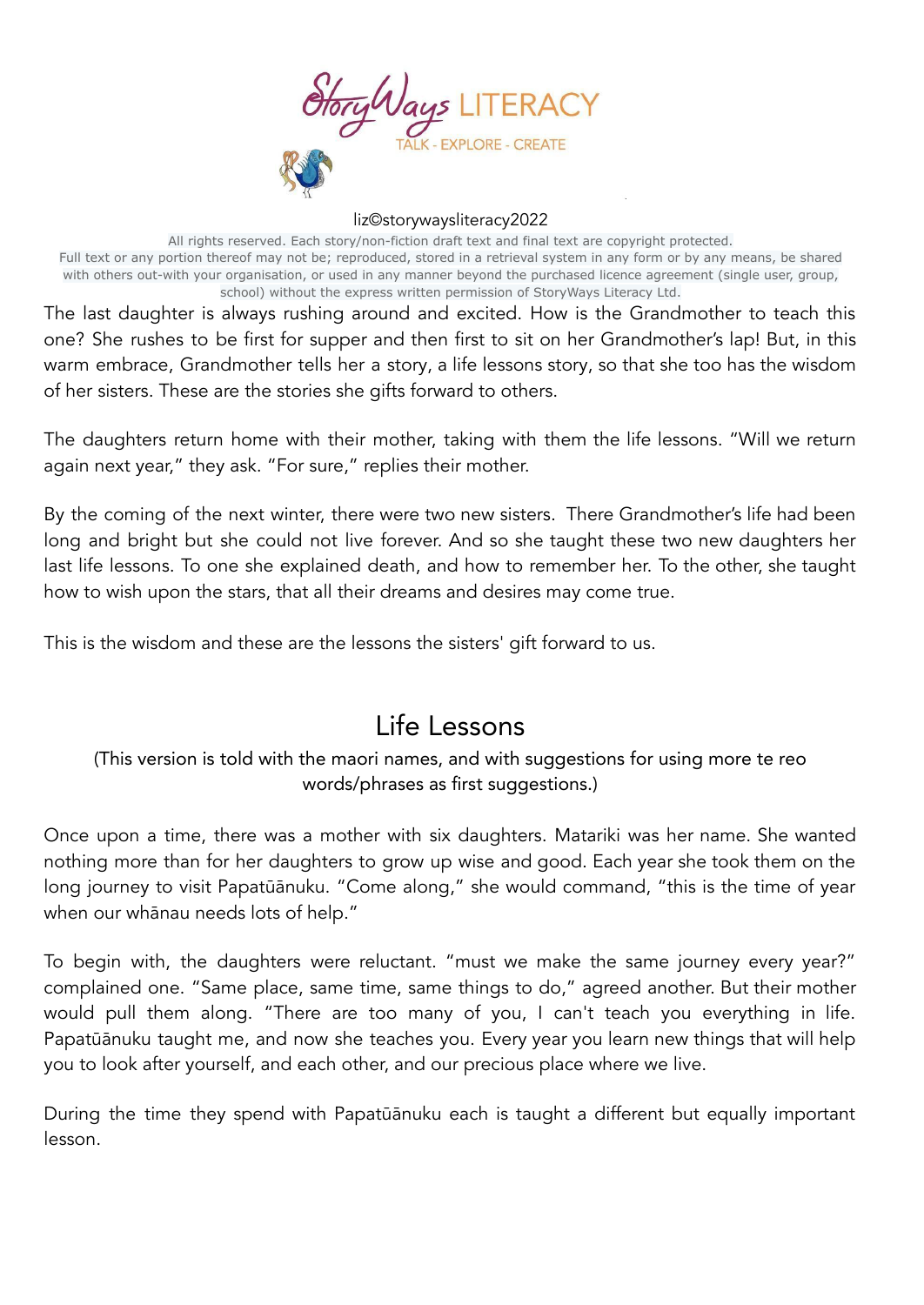

All rights reserved. Each story/non-fiction draft text and final text are copyright protected. Full text or any portion thereof may not be; reproduced, stored in a retrieval system in any form or by any means, be shared with others out-with your organisation, or used in any manner beyond the purchased licence agreement (single user, group, school) without the express written permission of StoryWays Literacy Ltd.

One learns to plant and grow. Tupu-ā-nuku was her name. Soon, she can grow food (kai) and knows which plants make medicine (rongoā). Her wisdom is to make sure there is enough for everyone. This is the lesson she gifts forward to others.

Another learns to sing. Tupu-ā-rangi was her name. Her voice becomes sweet and melodious. She sings to the great forests (te wao nui), the birds (manu) and lizards (mokomoko). Her wisdom is to fill the world with the joy of song and to nurture life in the forest. This is the lesson she gifts forward to others.

A third daughter is taken to the waters (te awa) of the sea, and rivers, and lakes. Waipunarangi is her name. Papatūānuku teaches her to watch carefully as the water falls from the sky, flows and freshens the land, quenches their thirst, and returns to the sky. Her wisdom is that in the same way if she shares kindness it too will be returned to her. This is the lesson she gifts forward to others.

Two more daughters are twins. Waitī and Waitā were their names. They learn that even our smallest creatures work together. They see how bees pollinate the flowers so that plants can grow. Their wisdom is to support each other and to work together. This is the lesson she gifts forward to others.

The last daughter is always rushing around and excited. Ururangi was her name. How is Papatūānuku to teach this one? She rushes to be first for supper and then first to sit on her grandmother's lap! But, in this warm embrace (awhi), Papatūānuku tells her a story, a life lessons story, so that she too has the wisdom of her sisters. These are the stories she gifts forward to others.

The daughters return home with their mother, taking with them the life lessons. "Will we return again next year," they ask. "For sure," replies their mother.

By the coming of the next winter (takurua), there were two new sisters. Pōhutukawa and Hiwa-i-te-rangi were their names. Papatūānuku's life had been long and bright but she could not live forever. And so she taught these two new daughters her last life lessons. To one she explained death, and how to remember her. To the other, she taught how to wish upon the stars, that all their dreams and desires may come true.